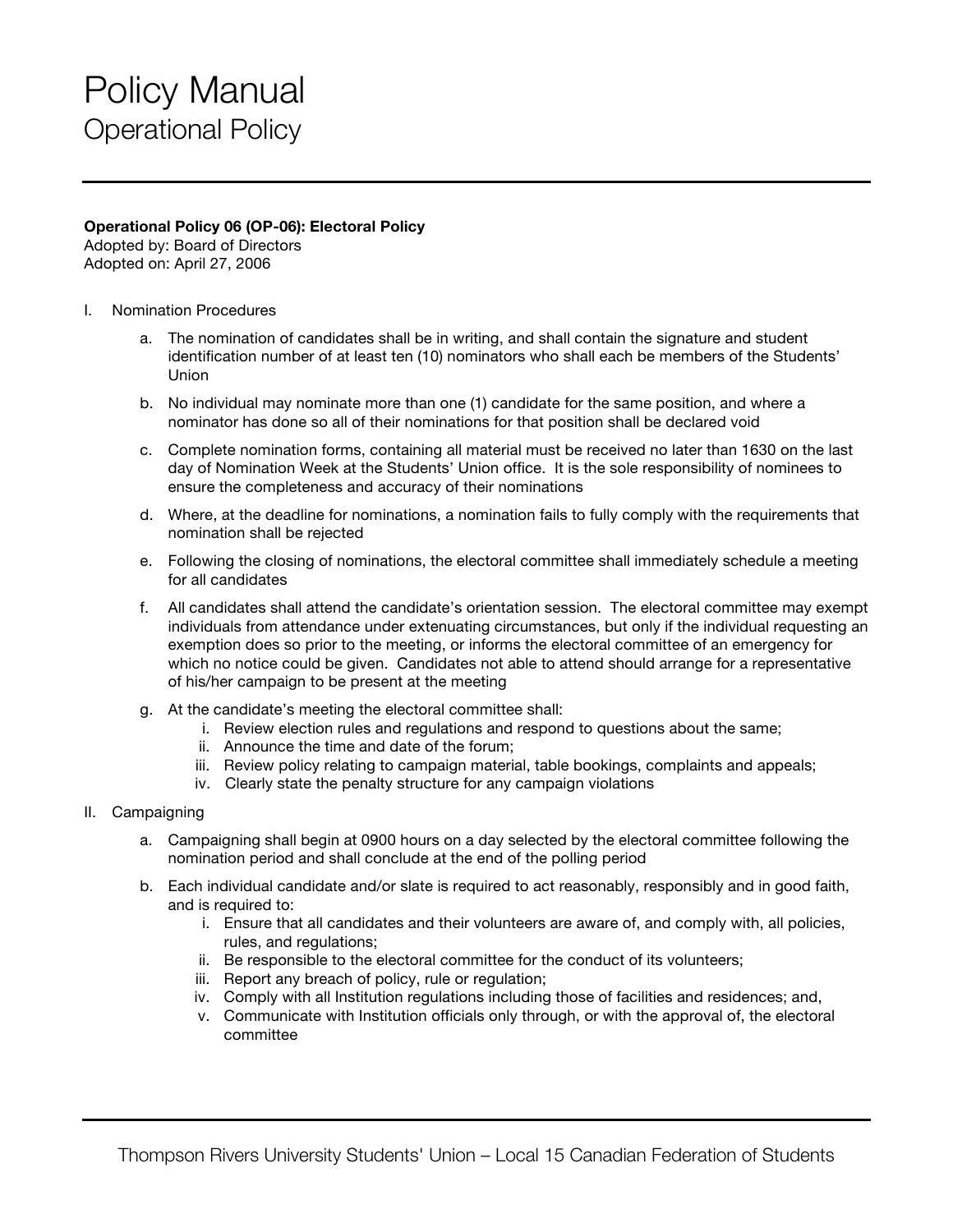## Policy Manual Operational Policy

- c. No official student group (i.e. clubs and course unions registered with the Students' Union) shall provide any campaign with the resources of their group. No official groups of Thompson Rivers University shall provide any campaign with the resources of their group. Where a student group violates this section, the campaign that benefits from their violation shall be penalised
- d. Members of the Board of Directors are not permitted to actively support any candidate in any Students' Union space
- e. No member of the Board of Directors shall provide any campaign with the resources of the Students' Union
- f. No campaign shall collude with another campaign, whether prior to, during or following the campaign period
- g. Where any candidate or volunteer of a candidate's campaign damages property belonging to the Institution, the Students' Union, or any third party, the candidate(s) from that campaign shall be personally liable for that damage
- h. No individual may campaign:
	- i. In a business or service owned or operated by the Students' Union;
	- ii. Off-campus;
	- iii. In a classroom during a class period without first obtaining the permission of the instructor;  $\alpha$ r
	- iv. In any location where alcohol is served
- i. Any candidate and/or slate campaigning during polling shall adhere to the following guidelines:
	- i. Candidates must remain ten (10) meters away from polling stations during all polling hours
		- II. Campaign materials can only be posted and/or distributed at least ten (10) meters away from polling stations during all polling hours
		- iii. All individuals, including candidates and volunteers, campaigning or attending a forum are required to act in a reasonable and responsible manner, and specifically no one shall:
			- 1. Prevent a candidate from speaking to another member of the Union by interrupting the conversation or invading the candidates personal space;
			- 2. Threaten the safety of another individual, including a candidate; or
			- 3. Make any public statement that deliberately misrepresents facts, or is libellous, slanderous, obscene, or patently unfair to a candidate, slate, and/or campaign
- j. Campaigns may participate in forums organised by other campus groups, but no candidate shall participate in a forum unless all candidates for a given position have received an invitation to attend and participate
- k. All campaign materials must be approved in form, content and cost by the electoral committee before they may be used in a campaign
- l. The electoral committee shall not approve campaign materials which:
	- i. Contain libel or slander;
	- ii. Are factually incorrect; or
	- iii. Violate any federal or provincial statute.
- m. Where the electoral committee determines that a campaign material that has not been approved is being distributed, displayed or used by a candidate, slate, and/or campaign, the electoral committee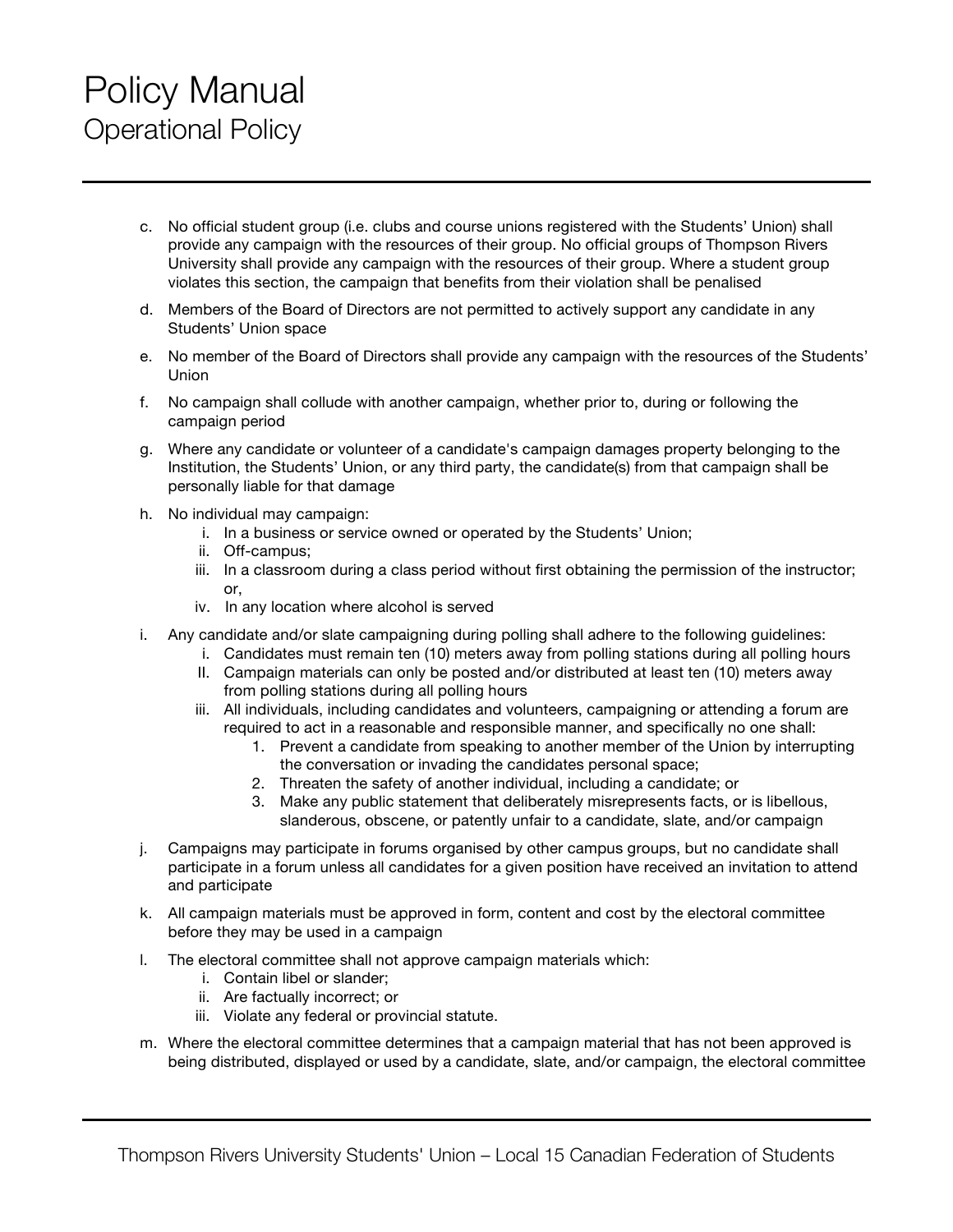will order the material immediately withdrawn or removed and shall confiscate the material from the candidate, slate, and/or campaign for a period of not less than 24 hours

- n. No candidate or volunteer shall cover, remove, alter or deface any campaign poster belonging to any other campaign
- o. All campaign materials must be removed by 1600 hours on the last day of voting
- p. Each candidate shall fully disclose his/her campaign finances to the electoral committee prior to the final day of campaigning

## III. Voting

- a. Each member of the Students' Union shall be allowed to cast one (1) secret, non-transferable ballot, and the ballot will entitle each voter to make one (1) choice for each position
- b. Voting shall be conducted at locations and times determined by the electoral committee, and the electoral committee shall advertise the same
- c. At each poll there shall be two (2) Poll Clerks in attendance at all times. When, for any reason, only one (1) Poll Clerk is in attendance, balloting shall cease
- d. A candidate shall be declared elected if they receive the most votes for that position
- IV. Ballot Counting and Recounts
	- a. Each campaign is permitted to have one (1) scrutineer present at the counting of ballots, provided that once they have entered the room where the counting will take place, they may not leave the facility until the completion of counting
	- b. The electoral committee shall supervise the ballot counting process, and shall:
		- i. Post election results within 24 hrs of the completion of ballot counting;
		- ii. Store the ballots in a locked container or room for a period of at least one (1) week after the last recount has been completed
	- c. A request for a recount shall be granted where:
		- i. The request is in writing and signed by a candidate who is contesting the particular position;
		- ii. The difference between the candidates for any one position is less than three percent (3%) of the total votes cast for the position;
		- iii. The electoral committee deems it necessary
- V. Breach of Rules
	- a. The electoral committee is empowered to investigate and rule upon any breach of this policy
	- b. The electoral committee shall be responsible for preparing and making available any forms or information pertaining to rule violations
	- c. No complaint shall be considered by the electoral committee unless it is in writing and is received within twenty-four (24) hours of the discovery of the alleged breach and shall include all of the following:
		- i. The name and student identification number of the complainant;
		- ii. The specific section number that has been breached;
		- iii. The specific campaign or individual that is alleged to be in breach;